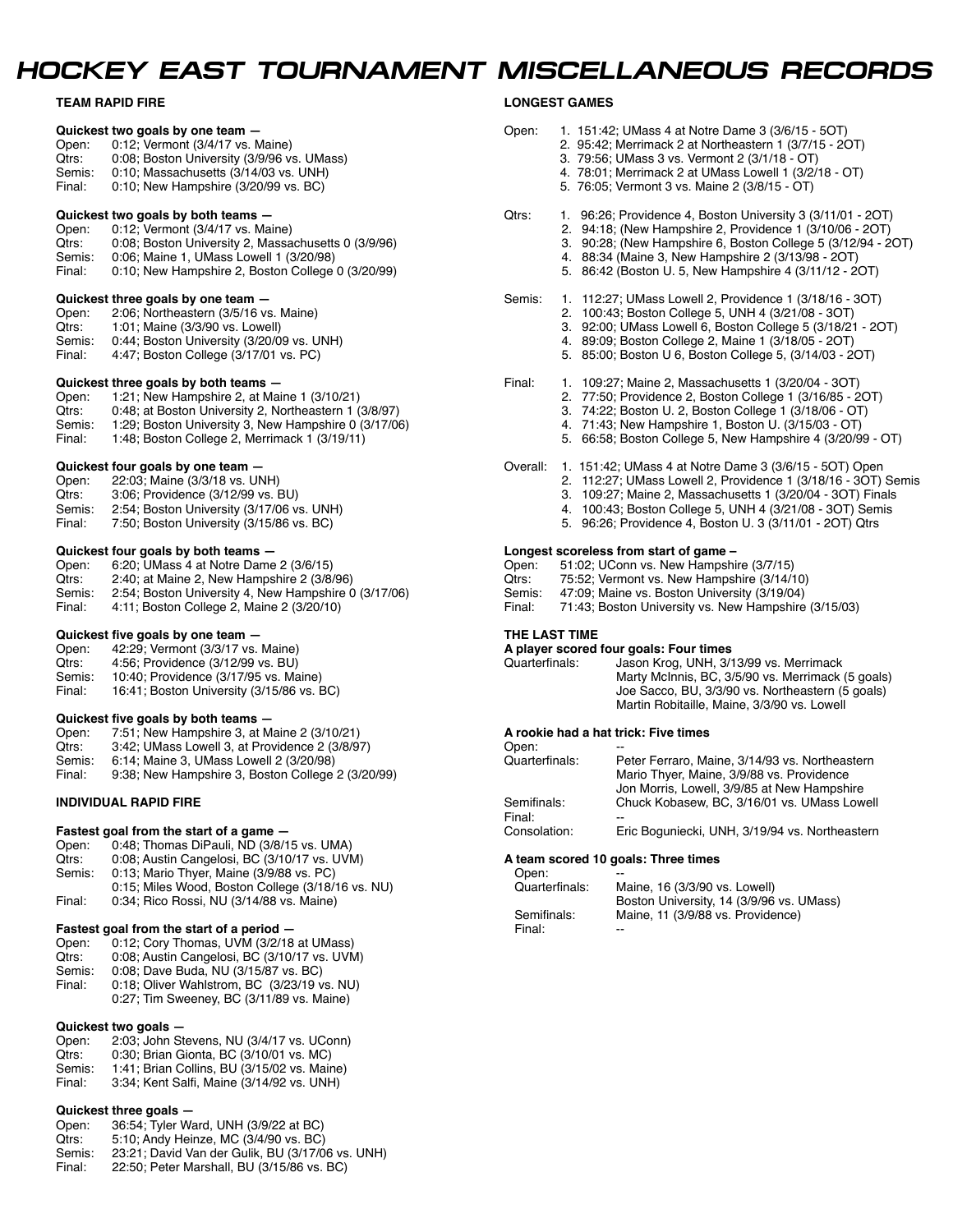# *Hockey East Tournament Records*

### **TEAM SCORING**

#### **Most goals by one team in one tournament** 30; Boston University (1996)

**Most goals per game by one team in one tournament**

7.50; Boston University (1996)

#### **Fewest goals allowed per game by one team in one tournament**

1.00; Maine (2004)

UMass Lowell (2013)

### **Most goals by one team in one game**<br>Open: 7: Notre Dame (3/8/15 vs. UM

- 7; Notre Dame (3/8/15 vs. UMass)
- Qtrs: 16; Maine (3/3/90 vs. Lowell)<br>Semis: 11: Maine (3/9/88 vs. PC)
- Semis: 11; Maine (3/9/88 vs. PC)<br>Final: 9: Boston University (3/15 9; Boston University (3/15/86 vs. BC)

#### **Most goals by both teams in one game**

- Open: 9; Boston University 5, UMass 4 (3/5/16)<br>Otrs: 16: Maine 16. Lowell 0 (3/3/90)
- Qtrs: 16; Maine 16, Lowell 0 (3/3/90)<br>Semis: 13: Maine 11, Providence 2 (3/9
- 13: Maine 11, Providence 2 (3/9/88)
- Final: 13; Boston University 9, Boston College 4 (3/15/86) 13; Boston College 7, Maine 6 (OT) (3/20/10)

#### **Most goals by one team in one period**

- Open: 5; Notre Dame (3/8/15 vs. Massachusetts)<br>Qtrs: 7; Maine (3/3/90 vs. Lowell)
- 7; Maine (3/3/90 vs. Lowell)
- 7; Providence (3/12/99 vs. BU)
- Semis: 6; Boston College (3/15/87 vs. NU)<br>Final: 5; Boston University (3/15/86 vs. B
- 5; Boston University (3/15/86 vs. BC)

#### **Most goals by both teams in one period**

| Open:  | 5; Notre Dame 2, Massachusetts 3 (3/6/15)   |
|--------|---------------------------------------------|
| Qtrs:  | 7; several times                            |
|        | [Last known by BU and Providence (3/12/99)] |
| Semis: | 6: several times                            |
|        | Last by Maine and UMass Lowell (3/20/98)    |

Final: 6; Boston College and Maine (3/11/90)

#### **Most consecutive goals by one team**

- Open: 7; Notre Dame 7, Massachusetts 0 (3/8/15)
- Qtrs: 16; Maine (3/3/90 vs. Lowell)<br>Semis: 7: Boston College (3/15/87 vs.
- 7; Boston College (3/15/87 vs. NU)
- Final: 5; Boston University (3/15/86 vs. BC)

#### **Greatest goal differential in one game**

- Open: 7; Notre Dame 7, Massachusetts 0 (3/8/15)<br>Otrs: 16: Maine 16. Lowell 0 (3/3/90)
- Qtrs: 16; Maine 16, Lowell 0 (3/3/90)
- Semis: 9; Maine 11, Providence 2 (3/9/88)
- Final: 5; Boston University 9, Boston College 4 (3/15/86)

#### **INDIVIDUAL RECORDS BY GAME/PERIOD**

#### **Most points in one game**

| Open:  | 4; twice by Boston University (3/5/16 vs. UMass)                 |
|--------|------------------------------------------------------------------|
|        | Danny O'Regan (2g, 2a), Charlie McAvoy (4a)                      |
|        | John Stevens, NU (2g, 2a, 3/4/17 vs. UConn)                      |
| Qtrs:  | 5: several times                                                 |
|        | [Last known by Chris Kelleher, BU (3/14/98 vs. MC)]              |
|        | Twice by Peter Ferraro, Maine (3/14/93 vs. NU and 3/11/94 at BU) |
| Semis: | 5; Alex Newhook, BC (3/18/21 vs. UML - 2g, 3a)                   |
|        |                                                                  |

- 5; Mario Thyer, Maine (3/9/88 vs. PC) 5; Brady Kramer, PC (3/17/95 vs. Maine)
- Final: 4; Matt Lombardi, BC (3/20/10 vs. Maine)

**Most points in one period**<br>Open: 3: Charlie McAvoy Open: 3; Charlie McAvoy, BU (3/5/16 vs. UMass)<br>Otrs: 4: Martin Robitaille, Maine (3/3/90 vs. Lowe

- Qtrs: 4; Martin Robitaille, Maine (3/3/90 vs. Lowell)<br>Semis: 4: Brady Kramer, PC (3/17/95 vs. Maine)
- 4; Brady Kramer, PC (3/17/95 vs. Maine)
- 4; Chad Quenneville, PC (3/17/95 vs. Maine)
- Final: 3; Brandon Hawkins, NU (3/23/19 vs. BC)

#### **Most goals in one game**

- Open: 3; Tyler Ward, UNH (3/9/22 at BC)<br>Otrs: 5: Joe Sacco, BU (3/3/90 vs. NU)
- 5; Joe Sacco, BU (3/3/90 vs. NU)
	- 5; Marty McInnis, BC (3/5/90 vs. MC)
- Semis: 3; several times
- Last by David Van der Gulik, BU (3/17/06 vs. UNH)
- Final: 3; Peter Marshall, BU (3/15/86 vs. BC) 3; Matt Lombardi, BC (3/20/10 vs. Maine)

#### **Most goals in one period**

#### Open: 2; several times

- Last by Tyler Ward, UNH (3/9/22 at BC)
- Qtrs: 4; Martin Robitaille, Maine (3/3/90 vs. Lowell)
- Semis: 2; several times
- Last by Alex Newhook, BC (3/18/21 vs. UML 2nd) Final: 2; several times
	- Last by Brandon Hawkins, NU (3/23/19 vs. BC)

## **Most assists in one game**<br>Open: 4: Charlie McAvoy

- 4; Charlie McAvoy, BU (3/5/16 vs. UMass)
- Qtrs: 4; several times
- [Last known by Brett Motherwell, BC (3/9/07 vs. NU)]
- Semis: 4; Matt Boldy, BC (3/17/21 vs. UML)
	- Final: 3; Jayme Filipowicz, UNH (3/20/99 vs. BC)
	- 3; Joseph Pendenza, UML (3/22/14 vs. UNH)

#### **Most assists in one period**

- Open: 3; Charlie McAvoy, BU (3/5/16 vs. UMass)
- Qtrs: 3; several times
	- [Last by Andrew Oglevie, ND (3/11/17 vs. PC)]
- Semis: 3; Chad Quenneville, PC (3/17/95 vs. Maine)
- 3; Nathan Gerbe, BC (3/21/08 vs. UNH)
- Final: 2; several times last by Logan Hutsko, BC (3/23/19 vs. NU)

#### **Most saves in one period**

- Open: 19; Several Last by Danny Tirone, UNH (3/3/18 at ME)
- Qtrs: 21; Brian Regan, UMA (3/7/97 at UNH)
- 21; Joe Exter, MC (3/9/02 at UNH)
- Semis: 23; Scott Clemmensen, BC (3/16/01 vs. UML)<br>Final: 21: Nolan Schaefer. PC (3/17/01 vs. BC)
- 21; Nolan Schaefer, PC (3/17/01 vs. BC)